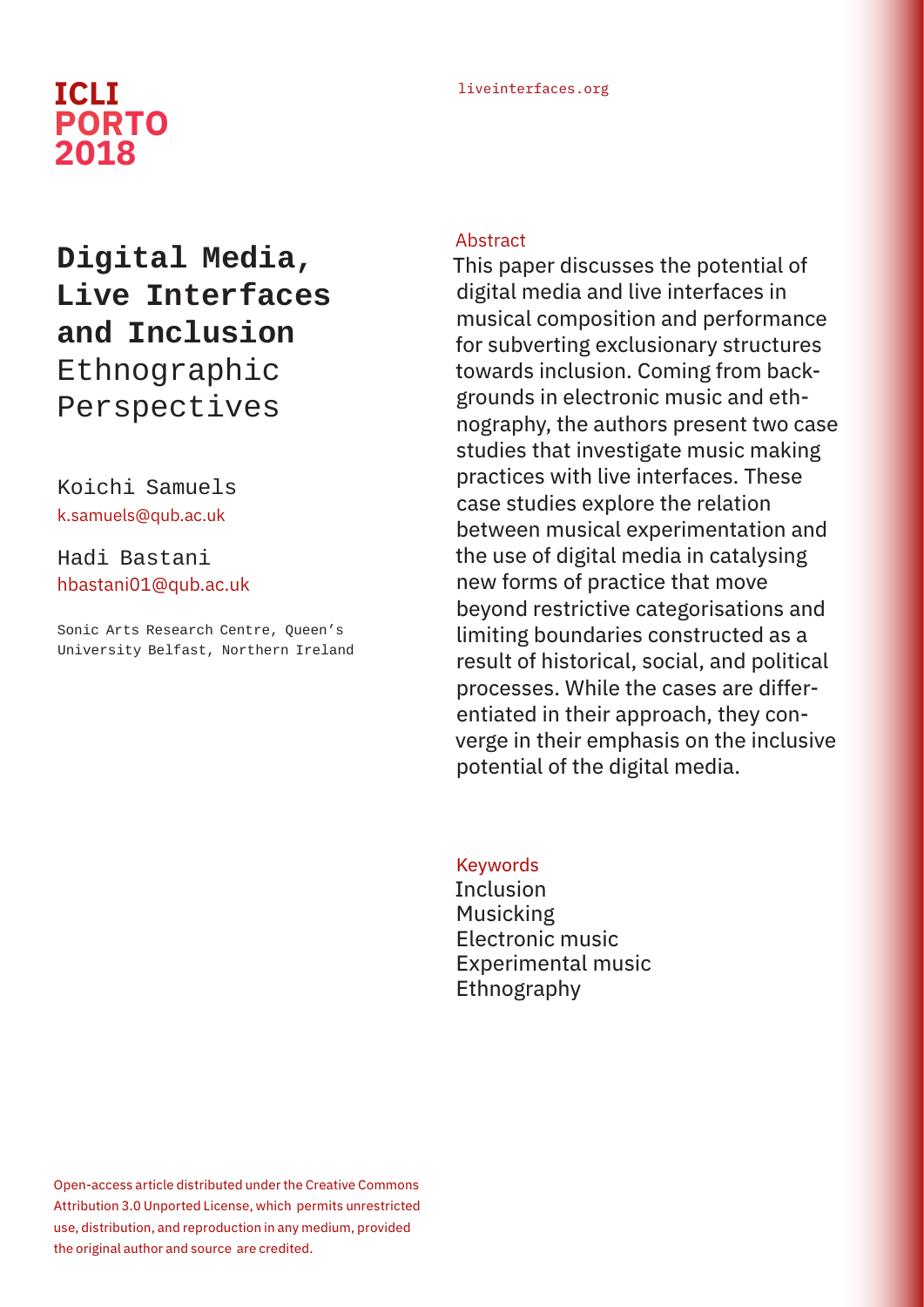#### **Introduction**

The proliferation of widely-accessible, increasingly mobile, and low-cost interfaces for musical/sonic practices has posed challenges to established norms and power structure through resetting the aesthetic boundaries for creative practice and de-centralising the means of experimentation for producers and prosumers. (Bowers, 2002; Katz, 2004; Théberge, 2004; Born, 2005; Waters, 2007; Prior, 2008, Butler, 2014; Taylor, 2014; Samuels, 2015, 2016). While acknowledging the asymmetrical distribution of such effects across different cultures and communities, in this paper we present two case studies from each of our interdisciplinary work with music/sound and ethnography. Coming from distinct backgrounds in the field of ethnographically-informed research in relation to music/sound and digital technologies, our concerns intersect on the issues surrounding inclusion and relationships of power.

In this paper, Samuels discusses his ethnography of the The Drake Music Project Northern Ireland (DMNI), a charity that works with people with disabilities to provide access to music composition and performance through the use of digital music technology interfaces and computers. Through introducing his interactions with two of his research participants, he argues that "inclusive music"1 emerges through communication, creativity and human relationships, in combination with the affordances of digital music technology interfaces, in a network of dynamic interrelations.

Drawing on his practice-based study of an experimental music "scene" in Iran, Bastani offers a broader socio-political perspective. He argues that digital technology and new media platforms have facilitated the negotiation of new boundaries for musicking in Iranian society; an area strictly controlled by the political system. He draws on his involvement with the "scene" at hand as both an ethnographer and an artistic collaborator - a 'participant-experiencer' (Walstorm, 2004).

## **Ireland and "Inclusive Music"** Samuels conducted an ethnographic study

of The Drake Music Project Northern Ireland (DMNI) from 2014-2015. DMNI is a registered charity, which is part of a UK-wide organisation<sup>2</sup> established by Adele Drake in 1988. The vision of the organisation is divided into four points: i) to deliver a unique approach to independent music making for musicians with disabilities of all ages; ii) using state of the art musical instruments and adapted interfaces; iii) delivered by professional associate musicians with and without disabilities; iv) employing the best of evidence-based practices.

**The Drake Music Project Northern** 

Today, DMNI has separated into three independently operating charity organisations. The Drake organisations are part of a wider field of disability arts and community music activity that has been called "inclusive music" (coined by Tim Anderson<sup>3</sup>).

#### **1.Technical and Human factors**

Technological assistance and solutions to disabling barriers are at the core of DMNI ethos and activities. DMNI promotional literature states that the organisation uses "adapted computer interfacing technology matched to the musician's physical and cognitive ability", and that through this "these musicians are enabled to express their creativity as equal and valued members of the community".4

DMNI CEO Michelle McCormack shared with Samuels what she feels are important qualities in her access music tutors:

Somebody who can actually go in and hold people's attention and in our work as well, somebody who'll go in and take that few minutes longer than they want to take when it comes to the coffee break, to listen to that person who has very slow speech, and hear just that wee bit they want to tell on how that impacted on them, or take that minute to say

<sup>1</sup> We use the term "inclusive music" in this paper to denote a varied and growing field of organisations and individuals working with music technology for providing access to people with disabilities. Rather than "disabled people", in this paper we use the term "people with dis-

abilities" as this is the language The Drake Music Project Northern Ireland themselves use.

<sup>2</sup> Drake Music (England), The Drake Music Project Scotland and The Drake Music Project Northern Ireland (DMNI). Each offshoot from the original "Drake" organisa-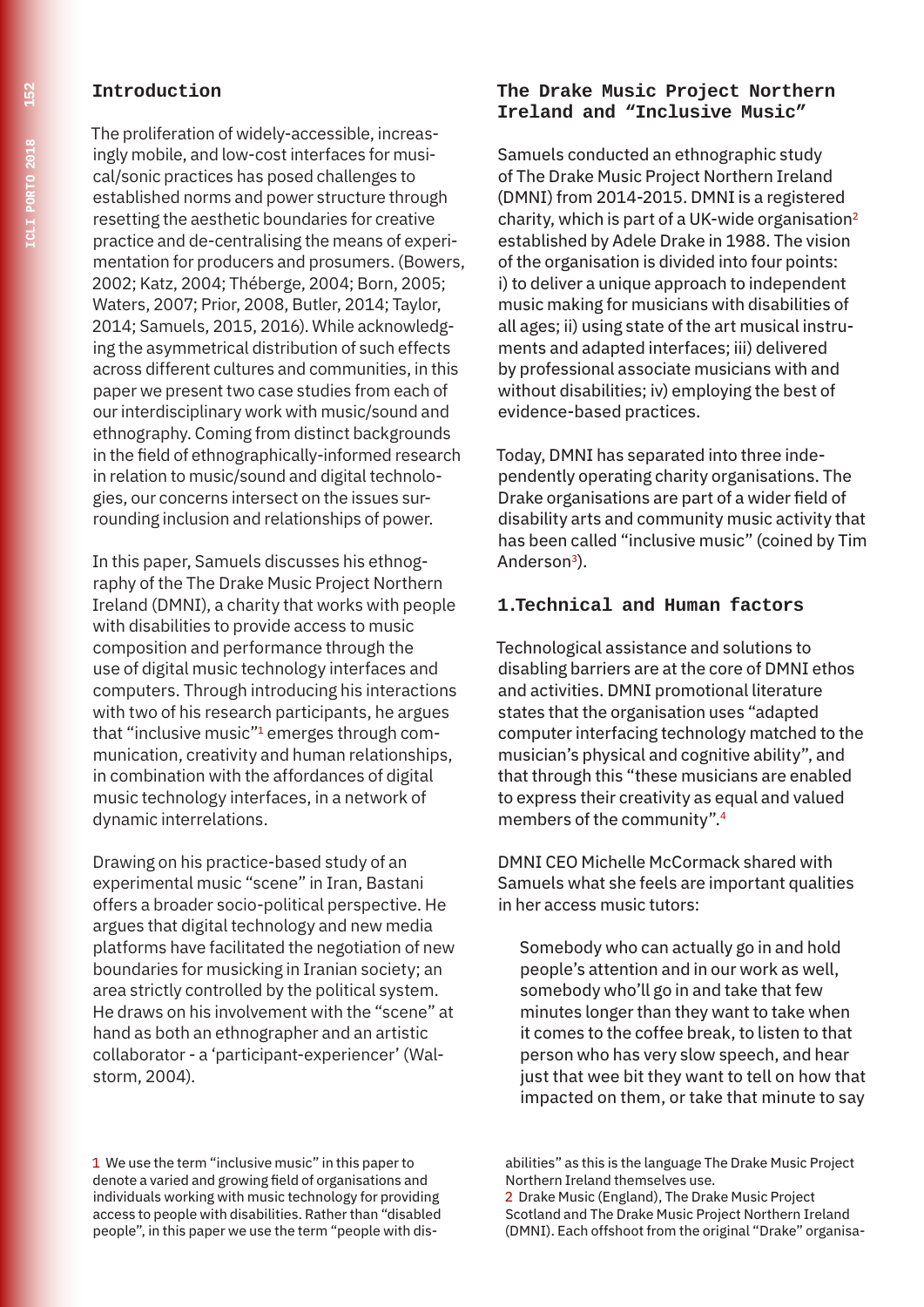"did that actually go the way you wanted it to go?" rather than walking away and thinking god that was great, that switch worked and I'm a happy puppy. (Samuels, 2016: 31)

She emphasises rather than technical skills, that communication and an inclusive attitude are key. This is because they can lead to actions that give people with disabilities in DMNI workshops the space as well as at times the encouragement to be creative, compose, and perform with music technology. As Michelle's comment indicate she was hesitant to place too much emphasis on the role of the affordances of technology in inclusive music making. Similarly, Samuels (2016) found throughout his ethnography that for the workshop participants, who have a broad spectrum of abilities, it is through the dynamic interrelations between all the musicians and the music technology interfaces in the workshop environment that inclusive musicking emerges. Next we will turn to an example of this kind of musical emergence drawn from Samuels (2016) ethnographic study.

#### **2.Mapping the Blues**

One of DMNI's longest standing musicians, Marylouise McCord (Marylou), has been composing and performing music in various DMNI ensembles for over 20 years. She is also active in Belfast's community arts scene taking part in inclusive dance productions as well as painting and art workshops. To explain the nature of her disability, Marylou has cerebral palsy and is a wheelchair user with limited use of her limbs and hands. Her self-expression by speech takes time, although she can engage in spoken conversation if given sufficient time. She often communicates through her assistive speaking device and Samuels also communicated with her via email. Samuels found that she has a superb sense of humour and brings a lot of joy and laughter to the workshops she is involved in. Marylou commented on her experience with DMNI:

I've been a Drake Music student since 1992 when the equipment was out-dated compared to the fantastic instruments we have now. I have always had a great interest in music but because of my disabilities and my fellow Drake Student's disabilities before we came to drake it was not possible to do music, but because of drake music the possibilities are endless, I love it. (Samuels, 2016: 37)

Over the many years she has been composing and performing with music technology interfaces in DMNI workshops she has gained an intuitive and in-depth knowledge of MIDI controllers, types of sensors, and accessible devices. Marylou is often a driving force in the creative direction of DMNI workshops. One example of her ideas for creative input into the ensemble she is part of took place when Samuels was conducting his fieldwork with DMNI.

Marylou's father, Davy, had recorded two guitar tracks into the ensemble project; the first track consisted of a chord sequence that added to the rhythm section of the overall piece; the second track recording was improvised blues licks, adding a soulful embellishment. Danny, the lead access music tutor, edited the recording into short samples of individual blues licks in the DAW software that was being used as the hub of the project. His idea was to map a guitar lick sample to each of the sixteen pads on the Akai MPD18<sup>5</sup>. Marylou tested out the guitar-mapped pads. Through a short discussion, everyone agreed that they fitted well and that we should include this in the overall piece. The MPD18 has a full-level velocity function so each hit plays at full volume once triggered, overriding the touch sensitivity function of the pads. Because the tempo of recording was "snapped" to the global tempo of the project, Marylou triggering them live also worked in exact sync with the rest of the project.

tion has its own individual focus on projects and operations. The Drake organisations .

3 http://www.inclusivemusic.org.uk/

4 Extracted from http://www.drakemusicni.com/about-us

5 A MIDI-over-USB pad controller produced by Akai: http:// www.akaipro.com/product/mpd18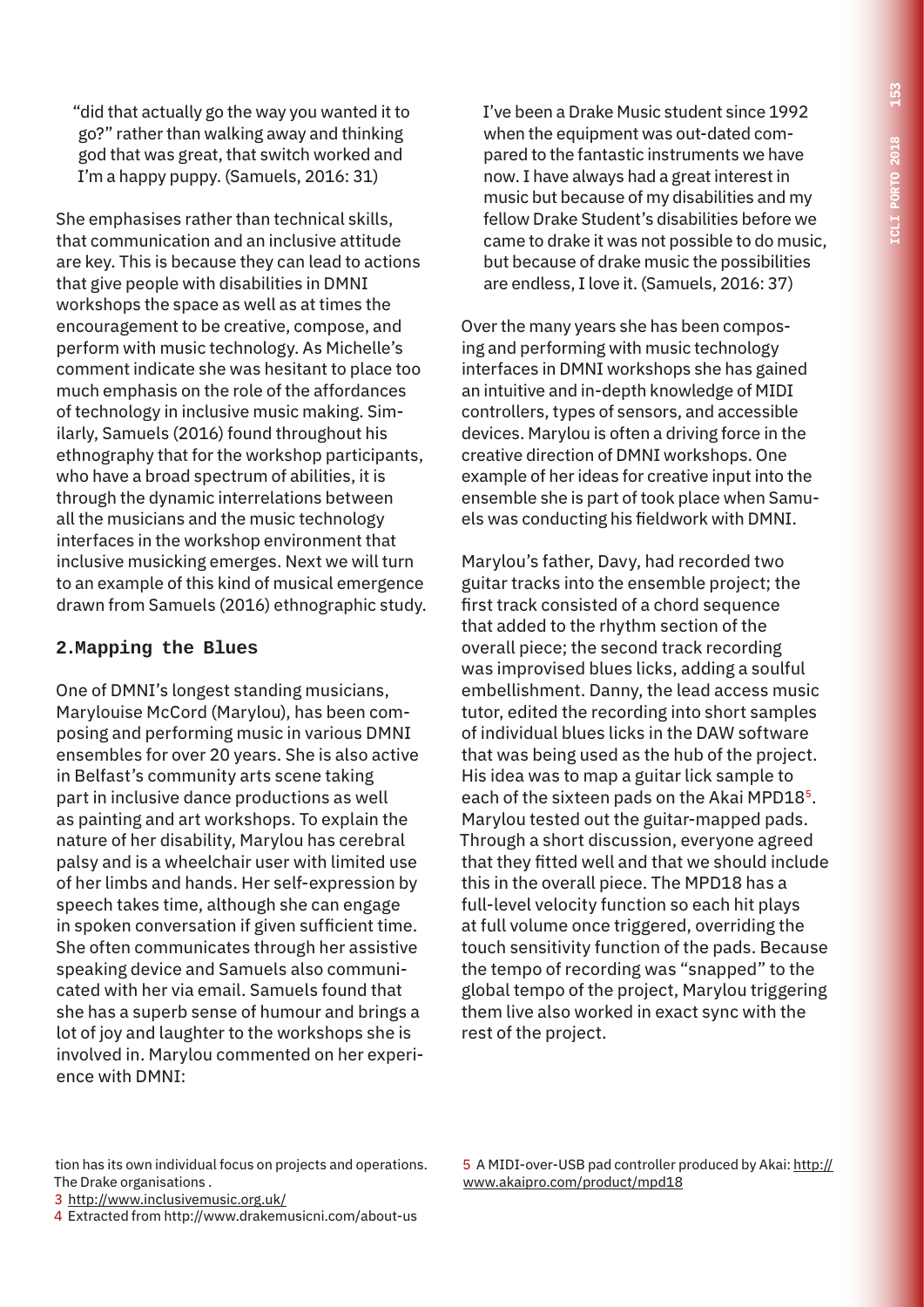After Marylou had experimented and decided how she would trigger the licks, Davy picked up his guitar and started playing along with her. Intuitively, Marylou responded to the licks that Davy was playing on his guitar. They started to play together in call and response, father playing guitar and daughter interacting back by triggering the pre-recorded samples of her father playing the guitar. Davy would mimic and embellish on the licks that Marylou would trigger. A communicative musical interaction was achieved. There was a moment in the workshop when everyone fell still and silent, engrossed in watching Marylou and her father improvising together. Through some planned mapping and low-level (consumer) interaction design with the MPD18 interface, the duo was able to improvise together.

#### **3.Redistributing Musical Processes**

Often in DMNI workshops it is the readily available, simple to use but generic consumer music technology interfaces that are utilised, such as the Akai MPD18. This is in contrast to the growing availability of open-source computer and sensor technologies, which are highly customisable to a user's specific requirements, and thus afford great potential for unique and bespoke designs catering to an individual's specific needs (Jewell and Atkin 2013). Despite these kinds of devices' high level of customisability, they require specialist expertise to build, operate, and maintain. Thus, although open-source technology is increasingly low-cost and accessible, they are not in fact "open" to many users with disabilities (Samuels 2015).

Speed and directness of connectivity and ease of configuring and mapping is prioritised in DMNI workshop settings over more advanced and bespoke device set-ups. This is because workshops last only 1.5 hours, as well as due to facilitators lacking the required expertise in DIY digital musical instrument design.

Delegating musical processes to the computer is a common solution to overcome DMNI musician's physical barriers to music making with traditional musical instruments. This means performance processes can be broken down in to parts and redistributed between several performers (as opposed to a solo performer), or a single mode of interaction could control several modes of musical manipulation. Anderson and Hearn (1994) argue that this use of digital music technology is especially relevant to disabled musicians, who may find performing pre-constructed musical material, or the control of multiple parameters in one mode of interaction more suitable to their specific requirements.

#### **4.Human-Machine Configurations**

In the context of DMNI workshops human-machine configurations are formed of performers, music technology interfaces, computers, musical instruments, assistive technology, the performance space itself and people's spatial position in it, the volume of the music being played, the noise from the world outside the studio, the attitudes of participants, group politics, the rules and regulations set by the management company maintaining the building the studio is a part of, and so on. A material-semiotic approach to understanding how the musicking dynamically emerges through these kinds of human-machine configurations provides an alternative to either viewing a person's ability or disability in relation to music making as a physical attribute residing within an individual (medical model of disability) or removing the focus from the body entirely (social model).

Rather, a perspective of performative and distributed agency between human and non-human actors acknowledges the multiplicity of the experiences of being a person with disabilities. It does so by simultaneously addressing the interactions between the impaired body, disabling social and institutional barriers, and inaccessible technological devices and environments (Galis 2011). As Galis (*ibid*, 835) writes: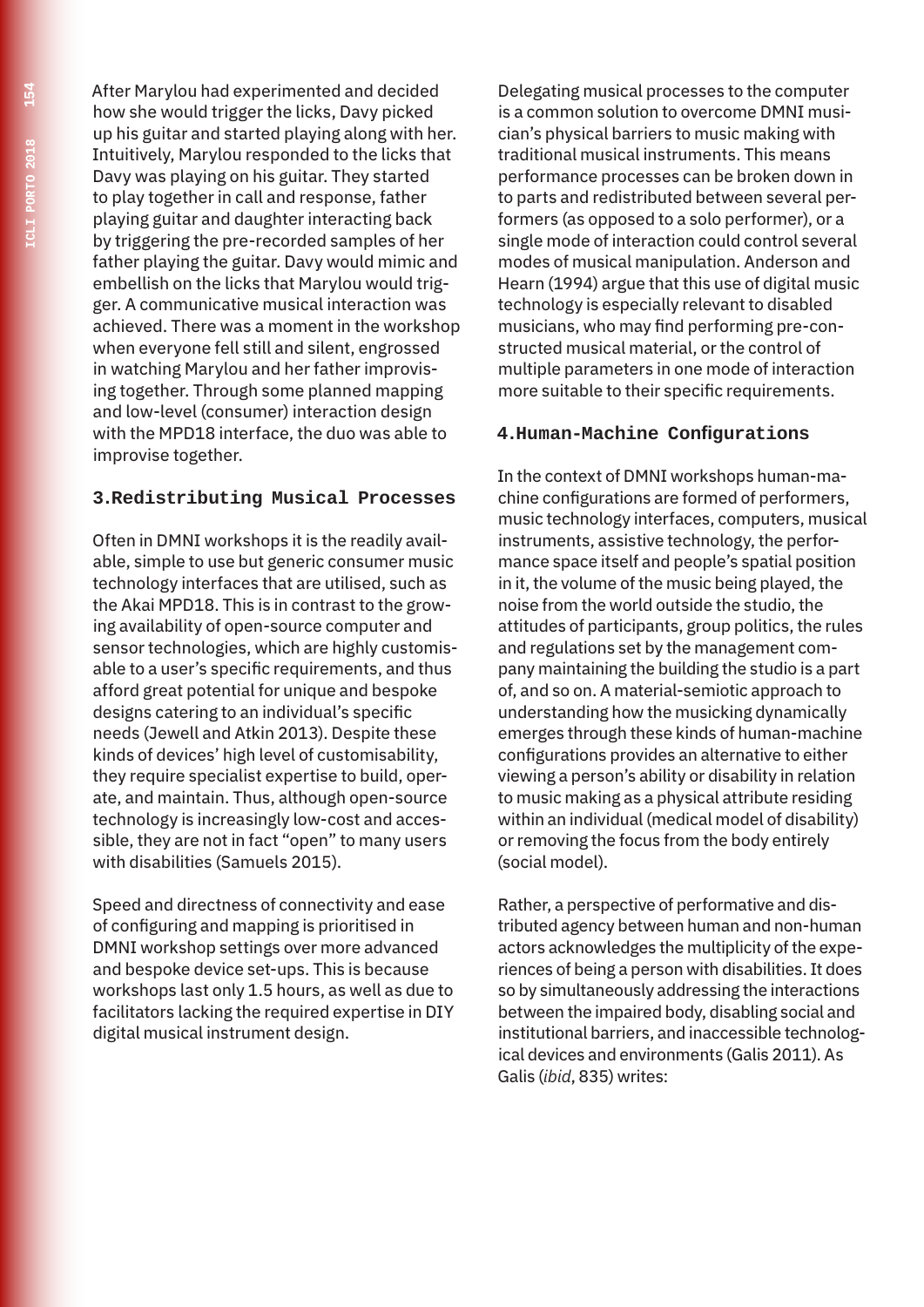The important point here is that disability does not reside solely in the body or in society. Disability is an effect that emerges when impaired bodies interact with disabling infrastructures/culture.

From this theoretical standpoint, concepts often assumed to be stable and static attributes belonging to an individual or a piece of technology, such as "disability", "enabling", "exclusionary" can be viewed as relational, performative and enacted. Thus, Samuels (2016) argues that inclusion in music making at DMNI is able to be enacted through the dynamic interrelationships between people, things and their environment. At the same time, ability is performed and exclusionary social attitudes and assumptions are performatively challenged and deconstructed in DMNI workshops.

#### **Digital interfaces and experimental music in the Iranian State**

In the last 10 years, a new wave of experimental digital arts and music practices has emerged from Iran. A small "scene" is now recognised beyond the Iranian geopolitical borders and is represented in *public* venues across the country. Public presentation is a of crucial significance, as a large proportion of the music produced never finds the opportunity to be shown due to the state's mechanisms of monitoring and filtering. Without the Ministry of Culture's permit system approval, any public presentation or dissemination of a cultural product is banned by law.

However, the permitted and prohibited areas of practice have changed increasingly in favour of including and tolerating a broader set of aesthetics. Viewed in the context of technological-social-political transformations, this has been made possible partly as a result of cultural producers' consistent and uncompromising practice and partly due to the advancements in the area of digital and new media technologies. Alireza Farhang, a cofounder of the "association

for Iranian composers of contemporary music", and the author of "Electronic Music in Iran" (2009), observes:

The new generation was much more aware of what was happening in the world and, therefore, things developed quite rapidly afterwards. Composers were re-introduced to music technologies and electronic music, this time thanks to the internet and advancements in music and audio-related software technologies. This developed gradually until around 2007-9 when it came to fruition and became visible on the surface of the society. (Alizera Farhang, Interview via Skype, August 2017)

Likewise, as noted by Farhang, digital technology and the internet have been instrumental in enabling a younger generation of musicians to explore new expressive possibilities as they negotiate a space for their creative practice in society, pushing back on the inherited ideological and political restrictions in a constructively dynamic dialogue with the system.

#### **1.The hot zone**

Systemic control in relation to art and music in Iran stems from various historical, socio-political and cultural contexts that have been in part related to the religious views held amongst Muslim theorists, scholars, and rulers. However, the latest setting against which such a mechanism was re-vitalised was the 1979 revolution and the subsequent war with Iraq (1980-88).

The revolution, particularly, was the scene of complex plays of identity and has been partly regarded as the rejection of Western cultural hegemony. As such, it led to a decade of partially self-imposed isolation, most notably from the countries of Western Europe, North America and their allies, a period in which the settling regime anxiously attempted to disentangle itself from the web of neo-colonial influences, interventions and dependency.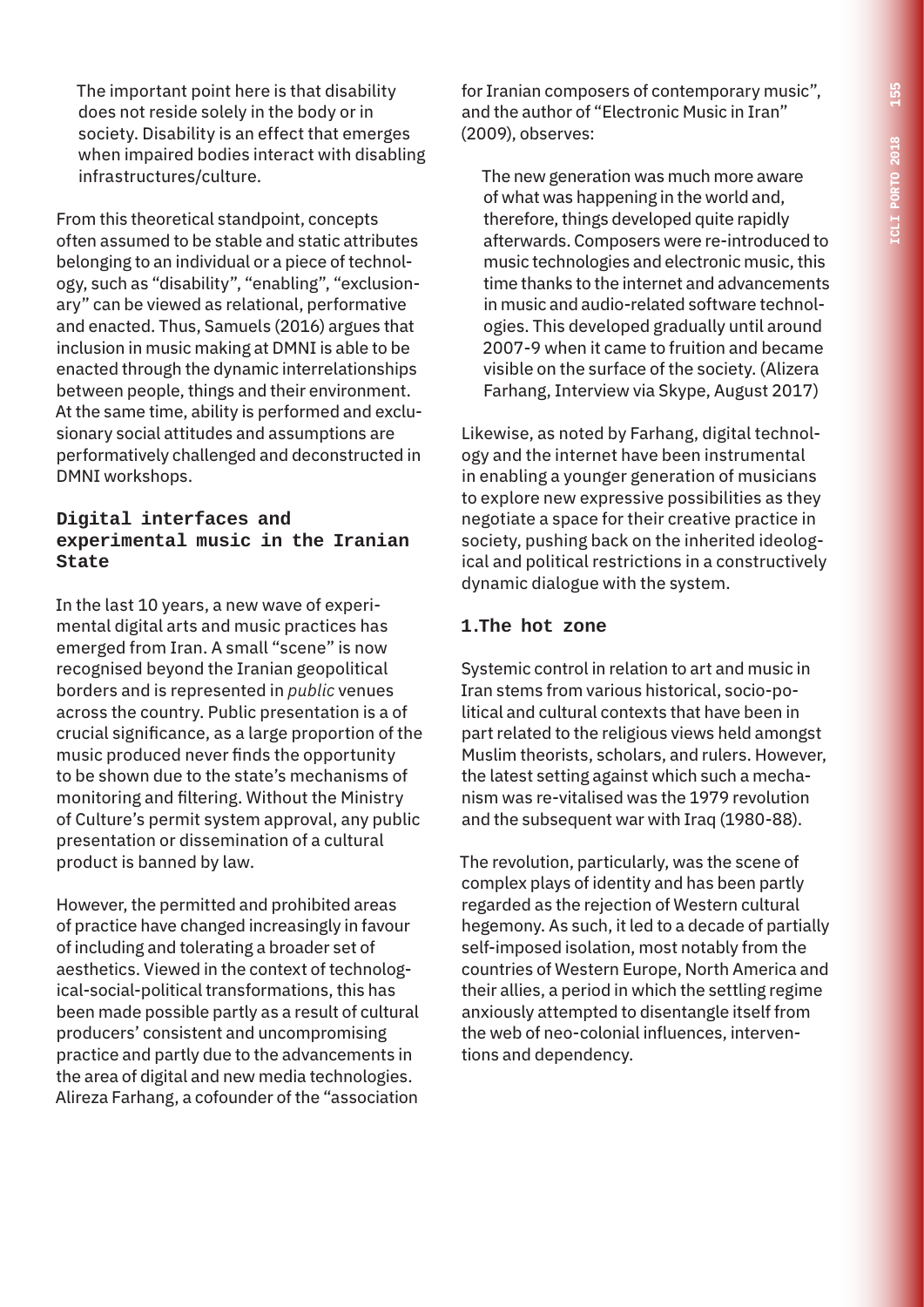Having been understood among the revolutionary forces as a crucial facilitator of the said hegemony, music (particularly pop music) went under substantial attack. Comprehensive bans and controlling measures were applied to a range of musical activities from teaching to performing and even selling musical instruments. Such policies forced musical practice further underground and into the safety of people's most private spaces for almost two decades.

#### **2.Political shift, digital technologies, and new media**

The above dynamic started to shift significantly, in part as a result of Mohammad Khatami's (president 1997-2005) relatively more tolerant cultural policies, but perhaps more importantly due to the developments in the areas of digital technologies and new media. Since its "inception in 1993" (Rahimi 2003) in Iran, the internet has been particularly instrumental in providing alternatives outside the state's boundaries of control. Khatami's government policies regarding economic integration also offered a context for the technology providers to broaden their reach inside the country.

While affording new means for sonic experimentation, digital interfaces such as laptops, computer programming environments, software synths, and midi controllers also helped practitioners disentangle musical presentation significantly from the forms previously known to and frowned upon by the state. However, it took these new experimentations a couple of years to mature. It was only around 2007 that the earliest indications of a growing experimental electronic music and digital arts practice surfaced within the society.

Although under the relatively more tolerant policies of Khatami various forms of music found spaces to manifest, the deeper paranoia about pop music remained almost intact among the more conservative forces who have traditionally had substantial control over the security forces. As such, the public presentation of pop music

(mostly in the form of Rock and Hip-hop concerts) caused several clashes. As a result, gigs were raided and cancelled by the security forces, performers were pushed to abandon their activities, their instruments were seized, and arrests took place. Such events inevitably affected the musical scene. Arash Molla, a composer based in Tehran notes:

A lot of people who recorded stuff in small studios across Tehran, started learning how to work with digital interfaces and software themselves to offset the difficulties of gathering people together, rehearsing, recording and developing a collective vision in an environment so hostile to music. Via digital interfaces they could write everybody else's parts in the band and easily get to the finished demos. At least It made production much easier. (Arash Molla, Interview vis Skype, August 2017)

Hence, not only for aesthetic reasons and an exploratory approach towards finding new expressive territories, but also due to the practical issues of sustaining a band activity with very little future prospects, more and more musicians started experimenting individually with digital interfaces, particularly software.

#### **3.Cosmopolitan musical affinities, digitally produced/performed music, and aesthetics**

A new musical scene started taking shape. Although this time the practices were mainly based on the efforts of the individuals, they quite rapidly connected. The connection was facilitated by the means of new media and digital technologies. Social media platforms, particularly Soundcloud and Facebook, and musical forums provided contexts for these individual practices to be shared online and find peers. Shahin Entezami (aka Tegh), an electronic producer who started his practice under hip-hop influences but re-oriented towards ambient music puts it this way: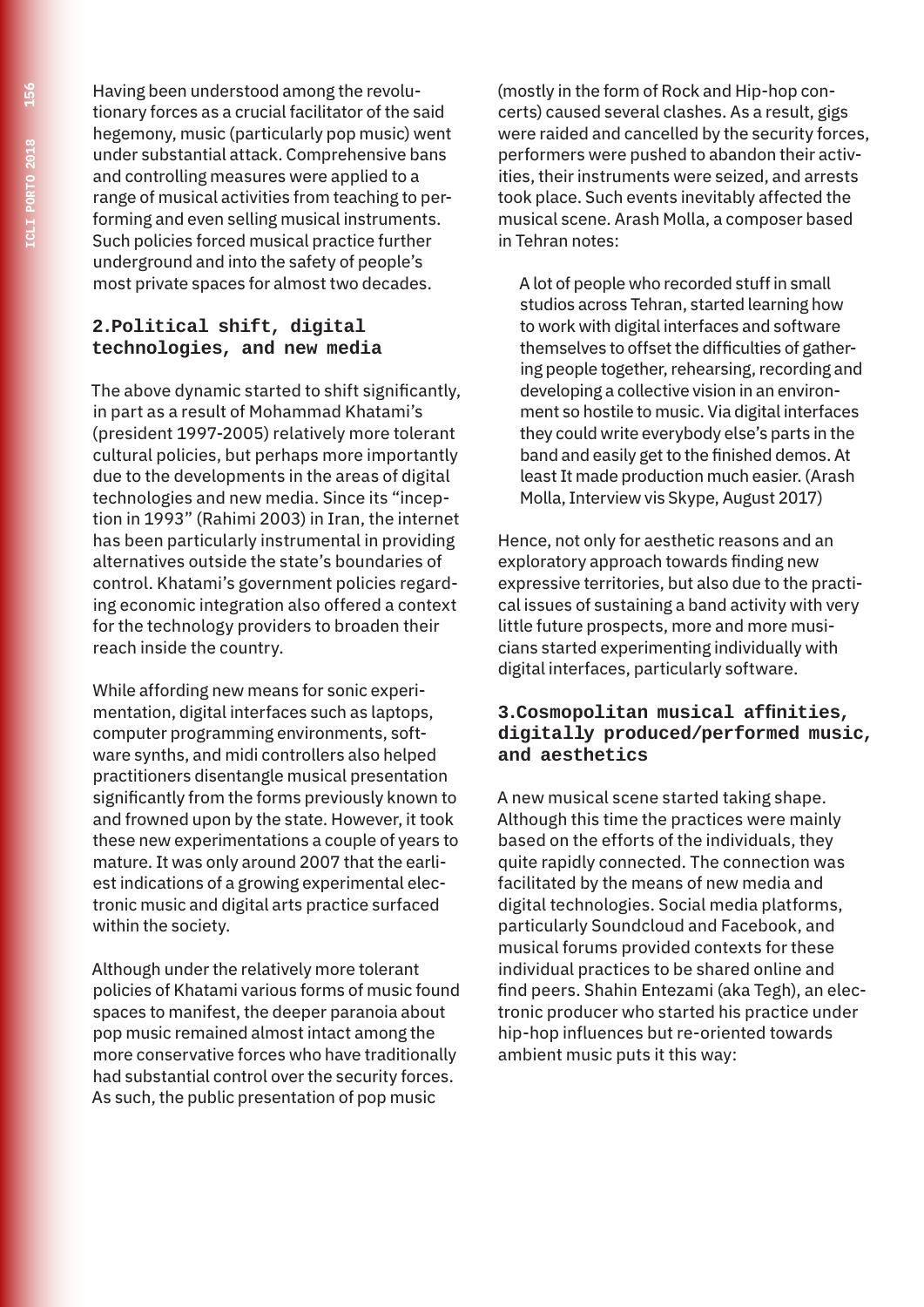I got to know these people who are now my friends and colleagues from social media. [...] The relationship with our audience is also made possible via these networks. We promote our music, share it, send it to labels and our peers across the world. We also sell tickets on social media. We wouldn't even have an audience inside the country if it wasn't for the possibilities of social networking and the internet. (Shahin Entezami, Interview via Skype, April 2017)

Thus, the rather non-mainstream musical practices that were rendered hopeless and pushed underground by the state's oppressive behaviour, became animated once more. This time the link initiated from the safety of the individual's bedrooms, via their personal computers. Digital and new media technologies also afforded musicians/producers in Iran contexts for learning skills, sharing materials, connecting with peers, and imagining alternatives for musicking beyond the boundaries of the state control and social dogmas. This has been a major transformation in the Iranian art and music scene, which has allowed the artists and enthusiasts to move in synchronization with the developments in their preferred areas of practice and to contribute to their progress.

In this context, an understanding of Mark Slobin's notion of "affinity interculture", Martin Stokes concept of "cosmopolitanism" as an analytical tool within ethnomusicology, and Thomas Turino's "cosmopolitan subjectivities" are helpful in the theorization of how shared musical preferences travel in our time across the world and connect. All three concepts are significant as they help "restore the human agencies and creativities to the scene of analysis allowing us to think of music as a process in the making of ''worlds'', rather than a passive reaction to national or global ''systems''" (Stokes 2007, 6). Tsioulakis (2011, 177), drawing on Slobin's "affinity interculture", proposes that an understanding of the social imaginary (Castoriadis 1987, Gaonkar 2002, Taylor 2002) is most relevant in the description of music

networks that incorporate global/cosmopolitan aesthetics and ideologies.

Siavash Amini, a composer and producer based in Tehran, stresses the significance of imagination in the ways his musical practice and aesthetic preferences, mediated by the internet and communicated via digital interfaces, led to the emergence of a successful and enduring experimental electronic music festival in Tehran (2015-present), i.e. the SET experimental arts events. He says:

I believe our scene is fundamentally related to imagination and dream: the way we have imagined new worlds, where relations are different from what we experience as social reality. This [SET] is our city [referring to Calvino's Invisible Cities] and we have been building it consciously or unconsciously to get to the dream. The dream of living a different reality.

#### **Conclusion**

In this paper, both authors presented case studies in which the involvement of live interfaces and digital media for music making help facilitate modes of practice that challenge and subvert traditional and accepted modes of production, consumption and distribution. The significance of this is not only material and technological. It encompasses wider negotiations of social and political agencies on the marco-level of societies, as well as in the attitudes and actions of individuals.

While Bastani's study takes a broader socio-political stance over the use of digital technologies and new media platforms in mediating the contested space of musical performance in the Iranian society, Samuels' takes the perspective of ethnographic inquiry into modes of localised performance utilised to uncover the relational effects of digitally-mediated musicking in a musical community of musicians with disabilities.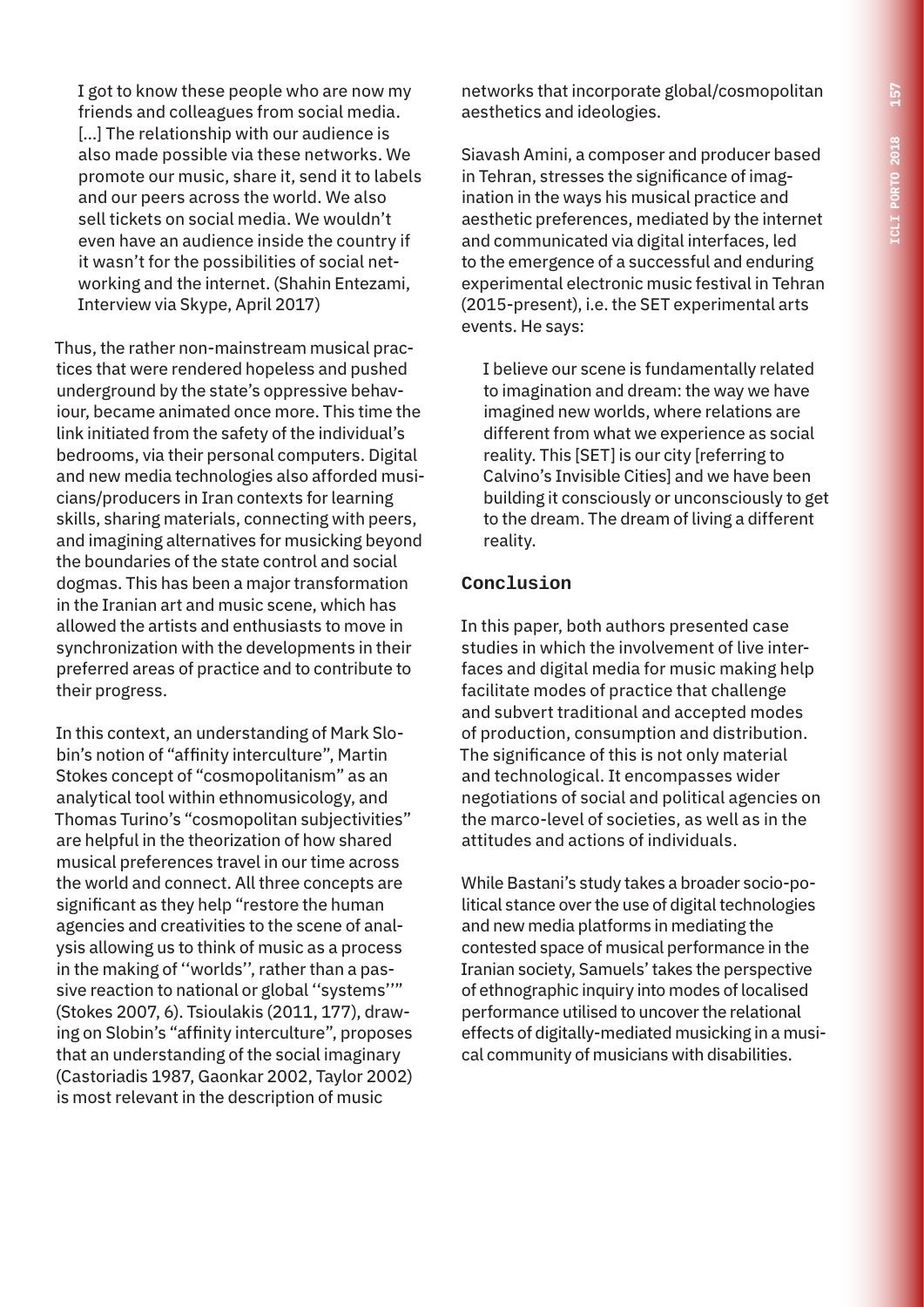In the case of DMNI the digital medium is exploited to assist and encourage the flow of agency in such a way that reconfigures performer's capacities for action, the effect of which performatively challenges exclusionary social attitudes and assumptions regarding people with disabilities. This is because DMNI ensembles give the participants the time and space, as well as the personal encouragement and technological tools necessary to enact performances of their abilities.

In a similar vein, the practices involving the use of digital technologies and new media in Iran have enabled a new generation of musicians to significantly challenge conventional boundaries of musical activities enforced by the state. Since their earliest appearances in the public domain in 2007, these relatively novel and continuously evolving forms of musicking facilitated an ongoing negotiation between musical practice, systemic control, and social dogmas by radically transforming conventional boundaries of musical aesthetics within the society.

- **Anderson, B.R.** 1983. *Imagined Communities: Reflections on the Origin and Spread of Nationalism.* London: Verso.
- **Bakan, M.B.** 2015. The Musicality of Stimming: Promoting Neurodiversity in the Ethnomusicology of Autism. *MUSICultures,* 41(2).
- **Born, G.** (2005). On musical mediation: ontology, technology and creativity. Twentieth-Century Music, 2(01), 7-36.
- **Bowers, J.** (2002). Improvising machines: Ethnographically informed design for improvised electro-acoustic music. ARiADATexts (4).
- **Butler, M. J.** (2014). Playing with Something that Runs: Technology, Improvisation, and Composition in DJ and Laptop Performance. Oxford University Press.
- **Castoriadis, C.** 1987. *The Imaginary Institution of Society.* Cambridge, Mass.: MIT Press.
- **Clarkson, P. J., Coleman, R., Keates, S., & Lebbon, C.** (2013). Inclusive design: *design for the whole population.* Springer Science & Business Media.

As such, although different in approach, both cases emphasise the transformative potential within live interfaces and digital media in that they can provide a platform for musicking across barriers that are constructed through social and political categories and labelling. These transformations are enacted in material, aesthetic, and political planes, and can lead to effects that are both inclusive and empowering.

- **Eisenhauer, J.** (2007). Just looking and staring back: Challenging ableism through disability performance art. *Studies in Art Education,* 7-22.
- **Erlmann, V.** 1999. *Music, Modernity, and the Global Imagination: South Africa and the West.* New York: Oxford University Press
- **Gaonkar, D.P.** 2002. *Toward New Imaginaries: An Introduction.* Public Culture 14 (1): 1\_19. Hannerz, U. 1992. *Cultural Complexity: Studies in the Social Organization of Meaning.* New York: Columbia University Press.
- **Inda, J.X., Renato R.** 2008. *Tracking Global Flows. In The Anthropology of Globalization: A Reader,*  edited by J.X. Inda, Renato R, 3\_46. Second edition. Malden, Mass.: Blackwell.
- **Katz, M.** (2004). Capturing sound. How technology has changed music. Berkeley.

**Nooshin, L.** 2005. *Subversion and Countersubversion: Power, Control and Meaning in the New Iranian Pop Music.* In: A. J. Randall (Ed.), *Music, power, and politics.*  (pp. 231- 272). USA: Psychology Press. ISBN 0415943647